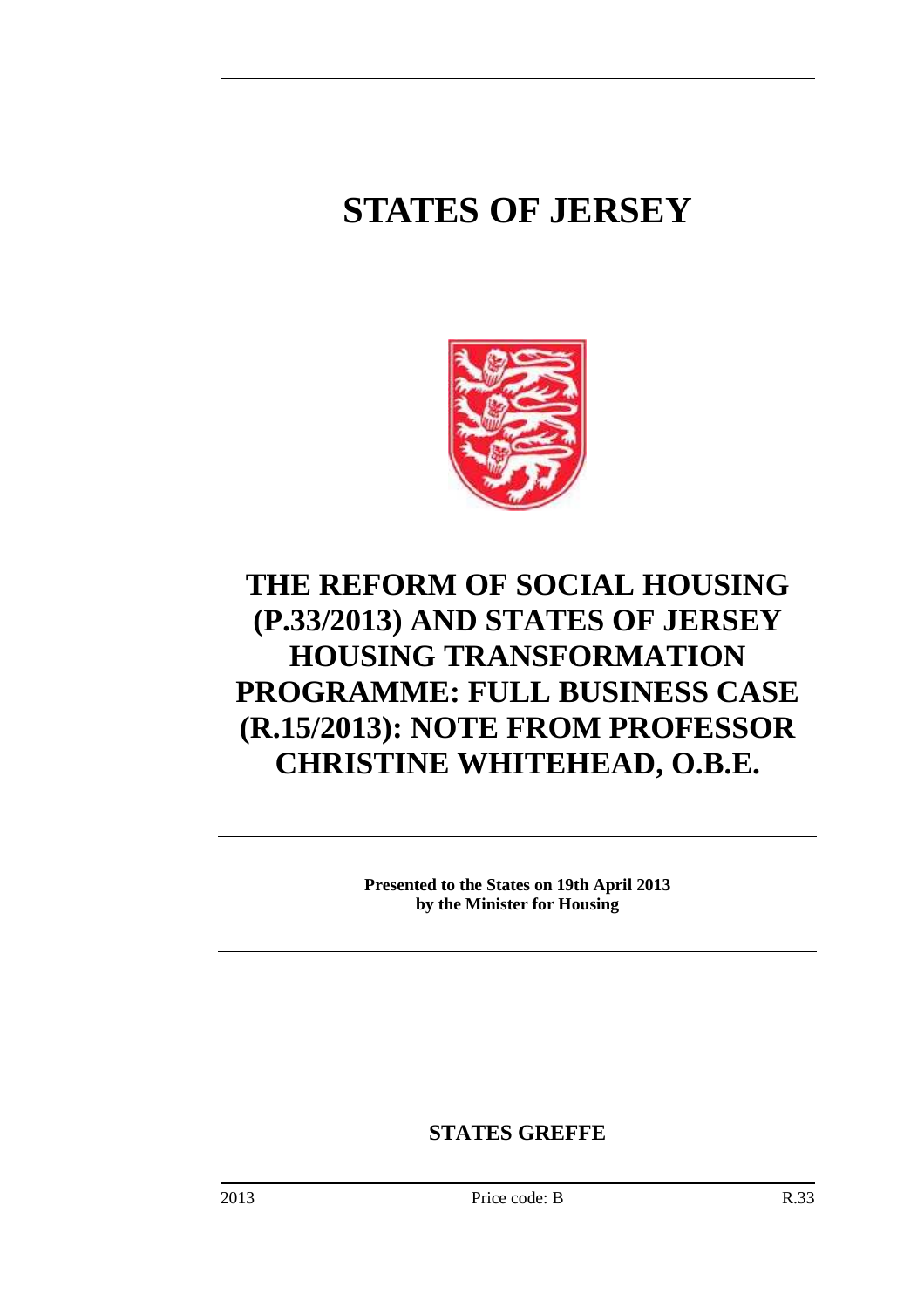#### **REPORT**

# *1. Introduction*

I have been asked to provide a comment on whether the Minister for Housing's Proposition for 'The Reform of Social Housing', P.33/2013; and the 'Housing Transformation Programme: Full Business Case', R.15/2013, meet the challenges put forward in the Review of Social Housing published in the Green Paper of March 2010. I am happy to do this and for my comments to be circulated as appropriate.

In my review I identified a number of key challenges –

- the limitations with respect to the then current governance and financial structures;
- the variation in the extent of rental subsidies:
- the extent to which the balance of income and expenditure could only be achieved by running down the quality of the stock;
- any changes in the mix of provision to meet future needs depended mainly on selling off stock;
- there was little evidence that the sector housed people who did not need assistance so problems could not be addressed simply by modifying allocation and transfer rules;
- staffing resources were parsimonious and by implication inadequate to support effective change in operations;
- the lack of an adequate regulatory framework for the sector;
- the continuing resource constraints on the capacity to meet identified needs; and,
- housing market conditions suggested inflexibilities in supply that could not easily be overcome and which impacted on social housing requirements.

I further stated that, while the Department has undoubtedly been providing a high quality service within existing constraints, a fundamental reorganisation of governance and finance in the sector was required to meet these future challenges. In particular, I concluded that a more arms-length organisation should be developed. In this context I suggested that there were 6 possible options, but that only 3 of these options had significant potential net benefits and were worth significant further analysis: an armslength management organisation; a trading company hybrid in line with other Jersey infrastructure organisations; and sale or lease to a single private landlord.

The Report and Proposition and the associated Full Business Case now endorsed by the Council of Ministers put forward a coherent set of proposals that address all of these issues.

I would like to make the following general comments before addressing more detailed points: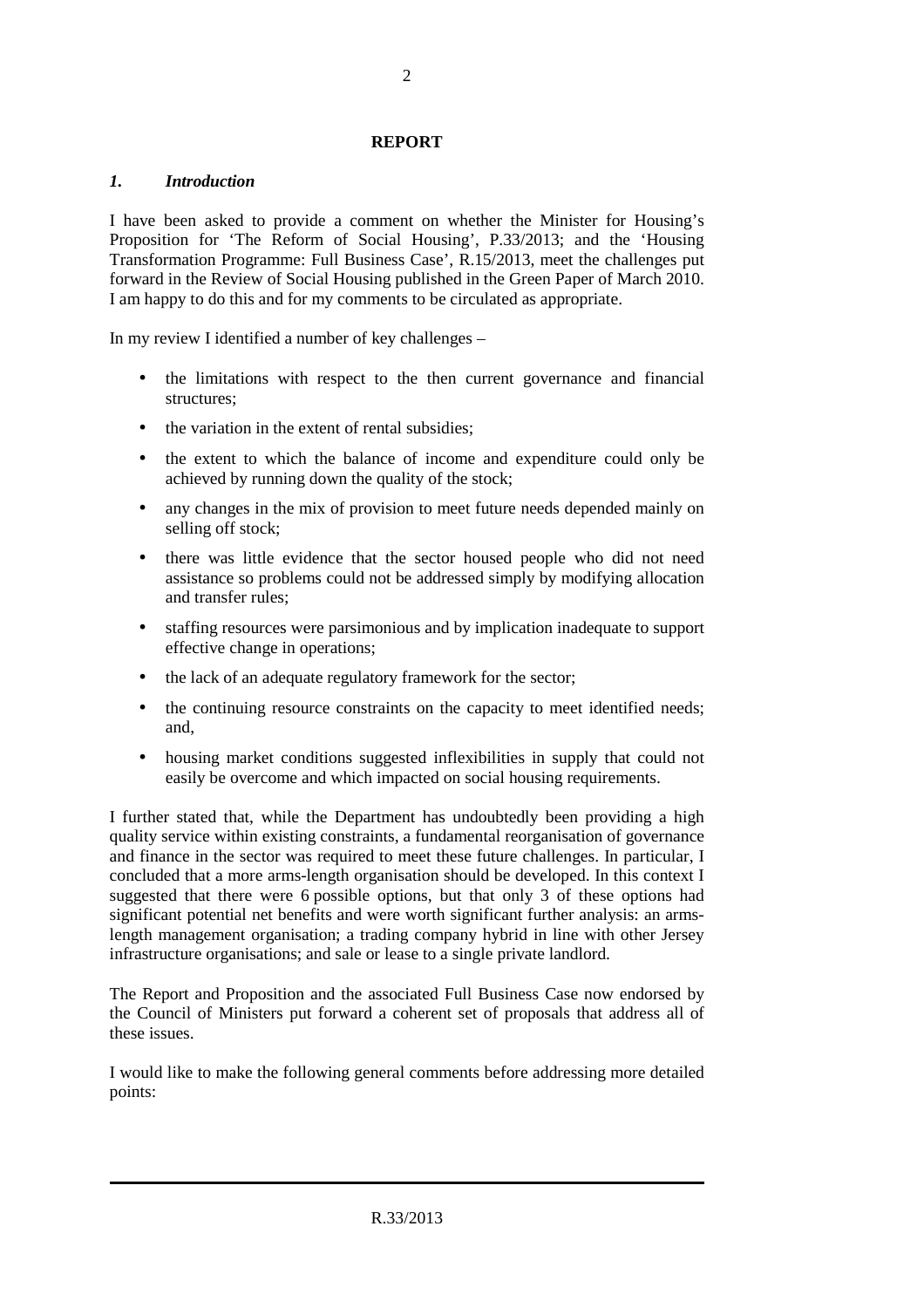First, it is extremely gratifying to see how much progress has been made towards restructuring the social rented sector in Jersey and its regulatory framework since 2010.

Second, it is important to recognise that the economic environment in which change is occurring remains challenging and is, if anything, now placing additional constraints on budgets.

Third, it was my role to put forward options and the States of Jersey to choose that which best aligns with current realities. The way forward that has been chosen is that of a States-owned Housing Company Limited by Guarantee – a choice which properly reflects the political environment as well as the experience that Jersey has had with new forms of arms-length organisations. This is a pragmatic decision which takes careful account of the need for there to be standalone management with freedom to take independent decisions that will best enable the efficient provision of social housing for the target group of households. It also maintains the asset in public ownership.

Finally, some of the recommendations in the original report relate to the need to develop a wider housing strategy covering all aspects of housing within the broader States vision for the Island by setting up a Strategic Housing Unit. I am glad to know that this Unit is to be put in place and will take the lead in developing and coordinating long-term housing strategy.

#### *2. More detailed comments on the Report and Proposition and the accompanying Full Business Case*

#### *The Strategic Housing Unit*

I was very pleased to see the material included here on the role of the Strategic Housing Unit which fully reflects my recommendations. It is my understanding that the Unit will be located within the Chief Minister's Department so that the Unit can be fully integrated into the co-ordinated delivery of social policy and other related plans which impact on housing requirements. In addition it will be extremely important to put in place good working relations with other Departments and with social housing organisations.

# *The Social Housing Regulator*

It is always difficult to determine the appropriate form and level of regulation. Given a well-defined framework and the small number of organisations involved it is important not to 'over-egg' the process, while at the same time transparency and fairness between organisations and between landlords and tenants must be ensured. It is important, especially given the past differential experience with respect to the relative position of the Department in managing social housing as compared to the Trusts, that the new regulatory system is clear and consistent – and accepted by all the regulated organisations.

I am particularly pleased to see the emphasis placed on ensuring the tenants' best interests which should be the main focus for the regulator. This makes it clear that the regulator's responsibility is to ensure that all organisations in the sector provide high quality, value for money services as well as equity between tenants. Independent oversight is also necessary to ensure a framework in which private funding can be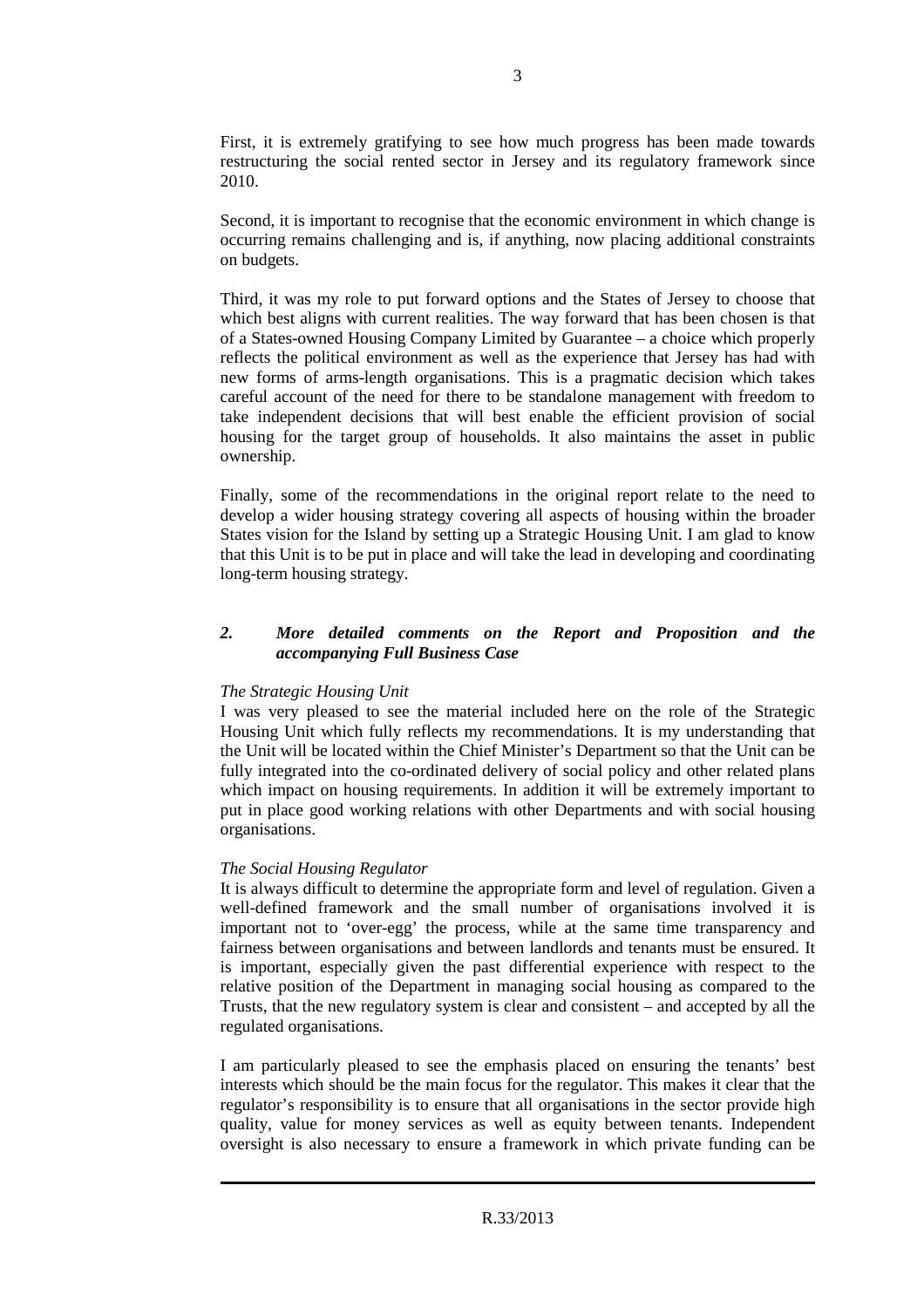made available to deliver the homes required – which will help provide value for money for government and tax payers alike. The proposals here effectively take these factors into account and I hope that it will be possible to move rapidly towards an appropriate structure.

# *The new not-for-profit wholly States-owned Housing Company and the associated Full Business Case*

The documentation shows clearly that the Transformation team started from the options included in my report and compared these options comprehensively, taking account of the economic, financial and political environment in which the new organisation must operate.

I was particularly glad to see that this comprehensive review endorsed my position that the status quo was not an option and that the business case fully recognises the need to separate policy, regulation and service delivery from one another and to set up institutional frameworks which embed this separation. As a result the Proposition confirms that –

- Policy clearly lies with the States and is to be operationalised through the Strategic Housing Unit;
- There is to be an independent regulator with powers to frame and monitor behaviour in the new States-owned Housing Company, existing Trusts and any new social housing organisations that will be set up in the future – thus providing a level playing field for all actors;
- Service delivery will be implemented through the transformed States-owned Housing Company and other social landlords.

My immediate concern with respect to the Full Business Case was that under the option of sale to the private sector only the freehold possibility was examined rather than a leasehold option. A leasehold approach would have allowed some asset realisation while maintaining ultimate ownership and the possibility of further funding on renewal. However, this type of approach is not one of which Jersey has experience and might be seen as both riskier and more politically difficult. I therefore agree that the state owned but independent Housing Company better fits the current Jersey environment and I am therefore happy with this decision. There may come a time when it might be worth re-examining the leasehold option – but that time is not now.

The economic, commercial, management and financial cases put forward in the Full Business Case set out both the objectives of the new Company and the process by which change is to be implemented. These are detailed and well thought through. The most important factor enabling longer-term growth and change comes from the new borrowing facilities which are clearly specified.

In the past a major constraint has lain in the fact that the single-tier governance system has often limited rent increases below those necessary to ensure a financially viable sector where standards can be maintained and new investment undertaken. Unless there is a clear framework in which rents are determined and which can be enforced, it will not be possible to raise the funding necessary to enable the required investment to meet both consumer aspirations and government housing objective to be achieved. Without such stability, it will not be possible to  $-$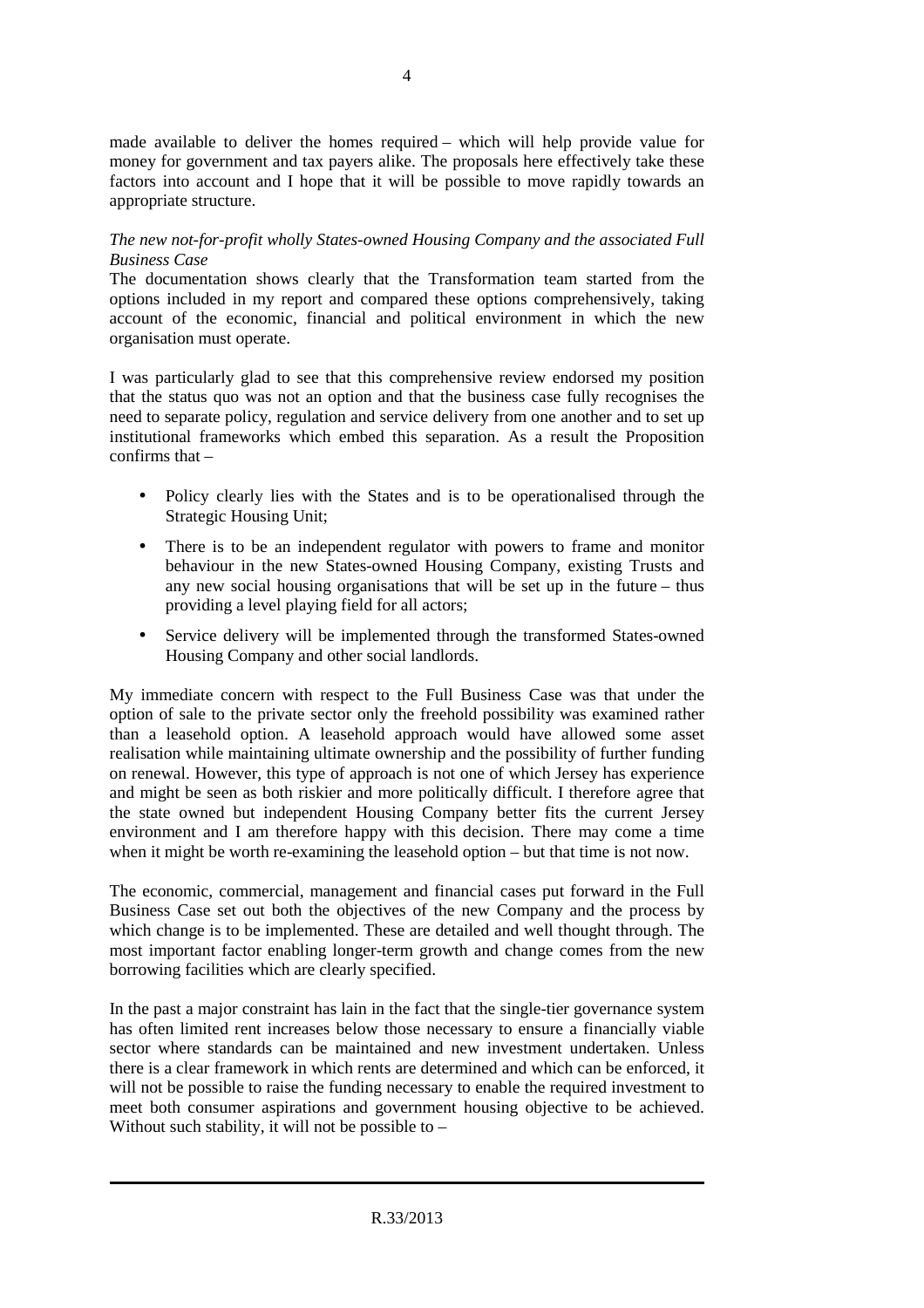- maintain decent homes standards across the whole stock;
- ensure the effective restructuring of the stock mix;
- enable the required additional investment to meet future requirements; and
- provide the range of options suited to meeting these emerging needs.

In specifying the financial regime in which the new Company is to operate, rents policy has obviously been an area where tensions between different priorities have been difficult to resolve. The decision to raise rents to around 90% of market is both transparent and consistent with agreed fundamental principles.

The final decision to limit rent restructuring to new tenancies means that the movement towards rents at around 90% of market across the new organisation's stock will take longer than originally intended to complete. This has consequences in that rental income will grow more slowly. In this context, I am particularly pleased to note that it has now proved possible to support additional investment in new stock over and above that originally proposed in the Social Housing Property Plan for 2007 – 2016. This also helps to resolve my concerns about ensuring that there are clear benefits to tenants and potential tenants and time to adjust to the new regime – given that over time, tenants, particularly in high valued areas and in newer accommodation, will be asked to pay more in rents.

Looking to the future, the clear statement in the Report and Proposition that rents should return to near market levels to ensure that tenants who can afford it should pay a fair rent do so, and that this revenue stream should then enable greater investment, provides the necessary clarity with respect to policy. This is one of the most important aspects of the Transformation Programme and is core to future success. It cannot be restated often enough how the long-term financial viability of the new States-owned Company, as well as the operation of the sector as a whole, depend upon the commitment to a long-term rents policy that provides security with respect to the revenue stream.

The business plan emphasizes the importance of reaching the Decent Homes Standard for all existing units over the next decade. Given the diversity of stock, it is important that this process is flexibly undertaken to ensure that it meets tenant requirements as well as minimum standards.

Overall, the commitments to ensure that all dwellings meet the Decent Homes Standard; that there is an investment strategy in place to ensure additional provision; but also to support tenants able to afford ownership into owner-occupation reflect a well-balanced strategy which the new independent organisation has the resources to take forward.

Finally the Report and Proposition properly recognises the need both for more management resources and access to additional skill-sets to ensure the effective operation of the new Company. This must bring with it within the new Company clear commitments to achieve the highest possible standards of delivery and investment consequent on that independence.